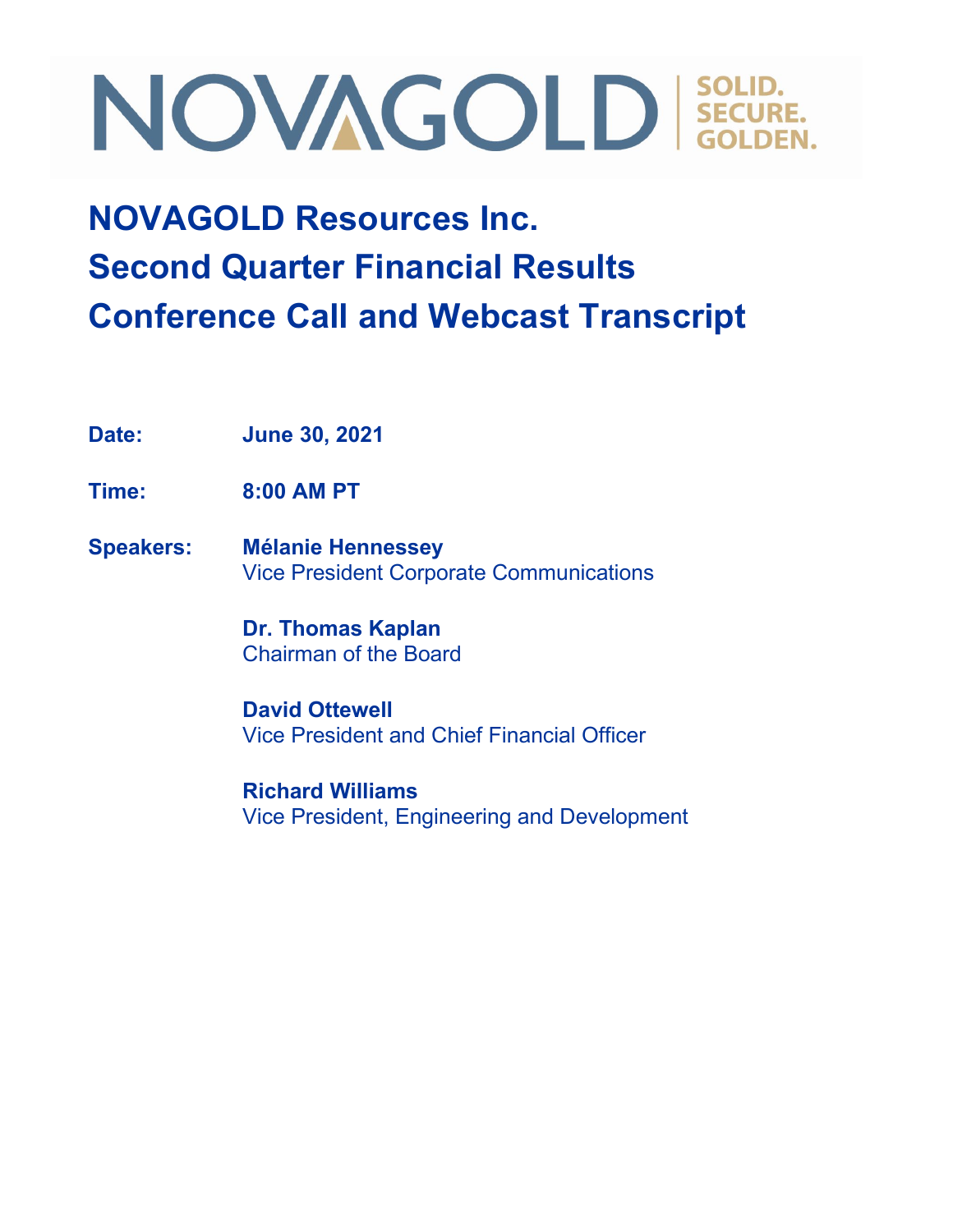

#### Operator:

Welcome to the NOVAGOLD Second Quarter Financial Results Conference Call and Webcast.

As a reminder, all participants are in listen-only mode and the conference is being recorded. After the presentation, there will be an opportunity to ask questions. To join the question queue, you may press star then one on your telephone keypad. Should you need assistance during the conference call, you may signal an operator by pressing star and zero. I would now like to turn the conference over to Mélanie Hennessey, Vice President, Corporate Communications. Please go ahead.

Mélanie Hennessey: Thank you, Claudia.

Good morning, everyone. We are pleased that you have joined us for NOVAGOLD's 2021 Second Quarter Financial Results, and also for an update on the Donlin Gold project.

On today's call, we have Dr. Thomas Kaplan, NOVAGOLD's Chairman, and David Ottewell, NOVAGOLD's Vice President and CFO.

At the end of the webcast, we will take questions both by phone and by text. Additionally, we will respond to questions received by email.

I would like to remind our webcast and call participants that, as stated on Slide 3, any statements made today may contain forward-looking information such as projections and goals, which are likely to involve risks detailed in our various EDGAR and SEDAR filings and forward-looking disclaimers included in this presentation.

I now have the pleasure of turning the presentation over to our Chairman, Dr. Thomas Kaplan.

Tom?

Dr. Thomas Kaplan:

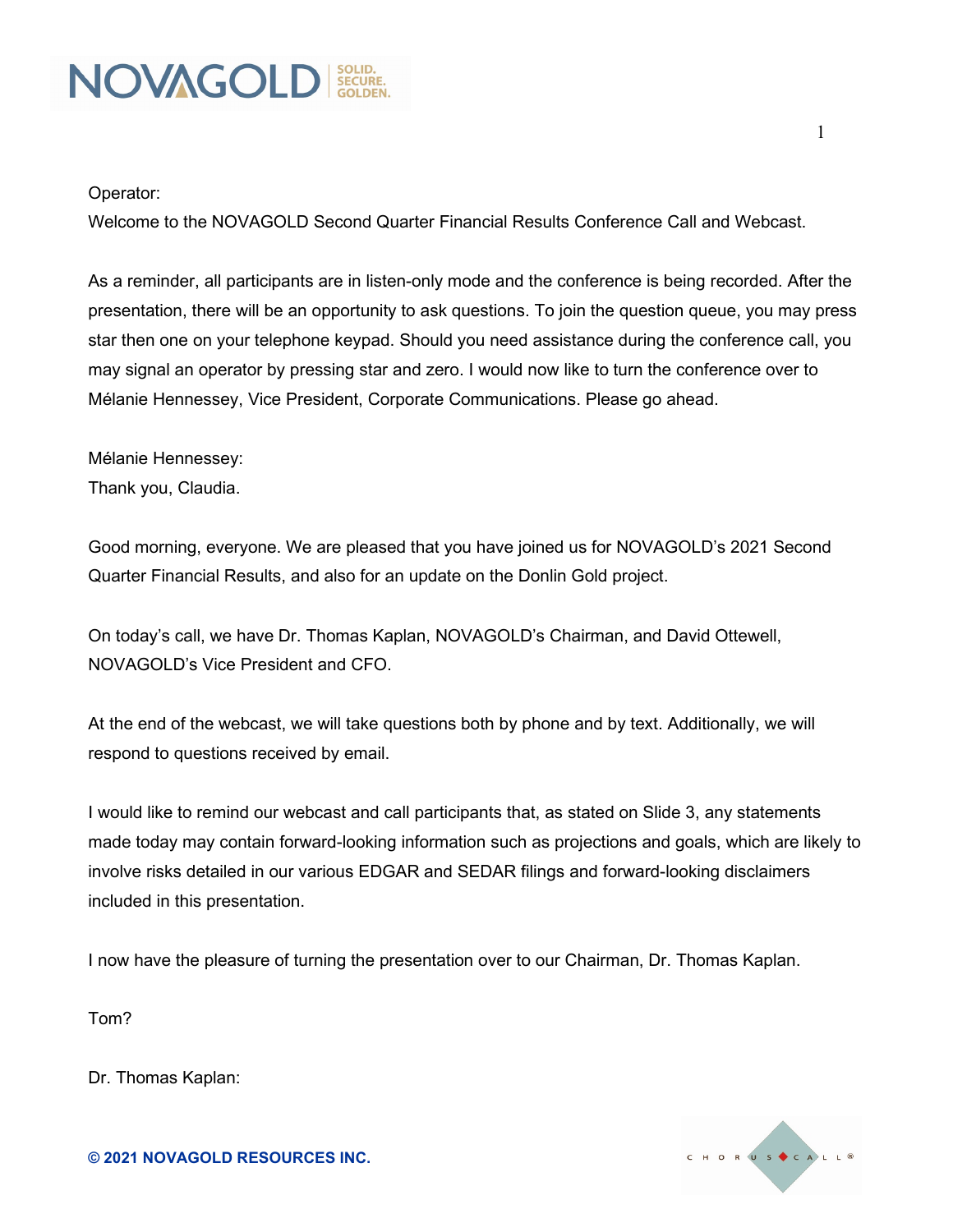Thank you, Mélanie, and good morning, everyone.

Greg sends his regrets as he has had a family emergency to attend to and will be back in the office in several days.

The Donlin Gold project is in the western part of the great state of Alaska, as shown on Slide 4, and is a 50/50 joint venture partnership with Barrick Gold. I don't need to stress that mining is an important part of the Alaskan economy and becoming even more important to State revenues and employment.

As shown on the map, there are six producing mines and numerous exploration and development stage projects in the State. Mining industry employees can be found in most communities, large or small. In terms of scale, quality, and exploration potential, Donlin Gold's attributes far exceed any other gold development project globally. When combined with our longstanding Native Corporation partnerships, the exponential leverage to a rising gold price, a strong cash position, with key Federal and State permits in hand, an experienced management team and board; as well as long-term, supportive shareholders, NOVAGOLD is in an enviable position amongst all gold development projects.

NOVAGOLD is committed to responsible mining, stewardship of the environment, and adding value to the communities in which we operate. We believe that mines can be developed in collaboration with people who've had the local knowledge to help minimize environmental impacts while providing maximum benefits to all stakeholders. NOVAGOLD has approached the disclosure of our environment, social, and governance, ESG, performance pragmatically as a development stage company, disclosing benchmarks that we believe are the most relevant measurements of our performance. The introduction of our inaugural Sustainability Summary report earlier this year was the latest step in our progression. A selection of the measurements of performance can be found on Slide 5.

At NOVAGOLD, we strive to achieve the highest possible standards through our workforce performance, actions, and conduct. At Donlin Gold, these principles are passed on to our workforce as they receive training and experience to develop skills that will help them today, as well as in the future.

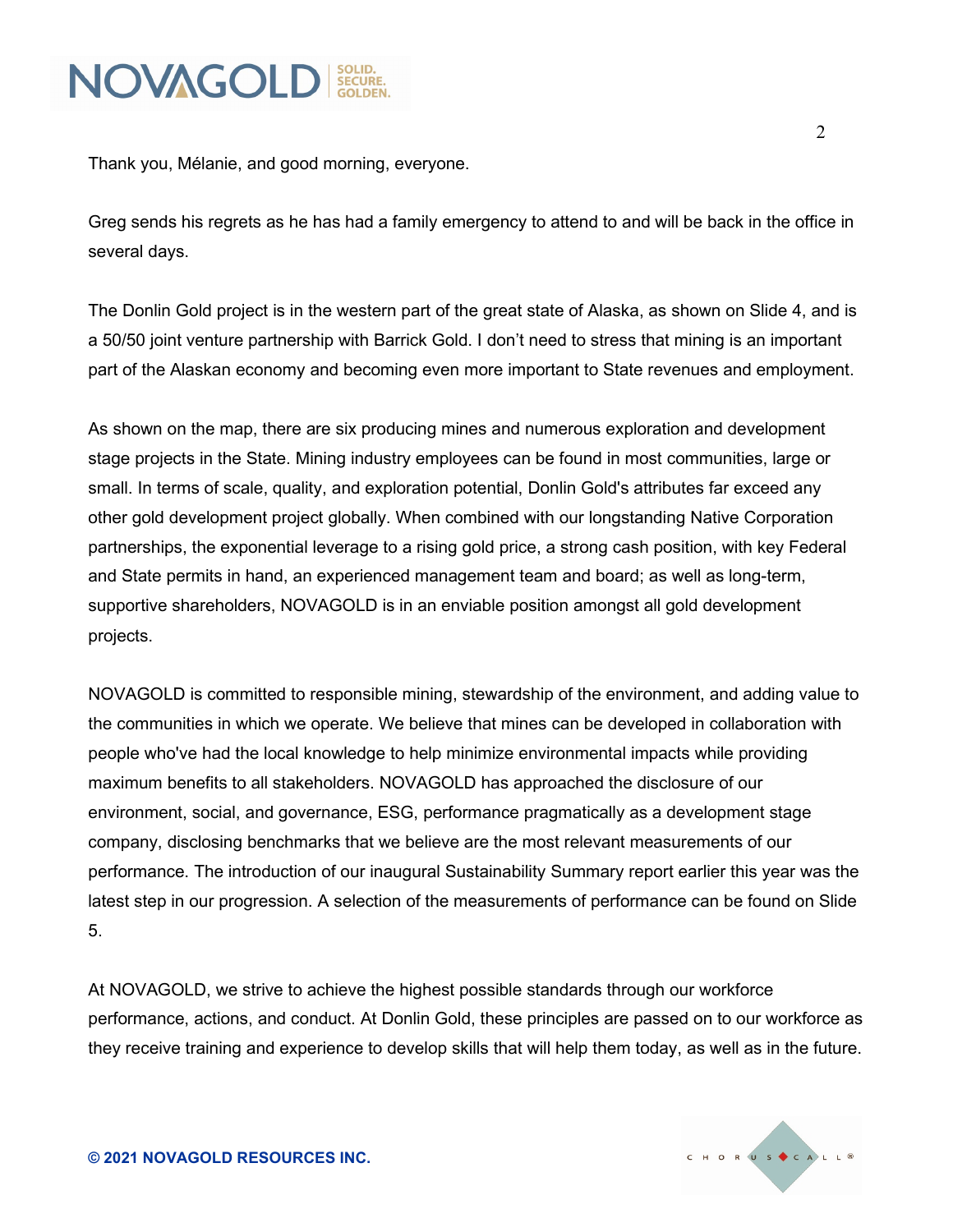The 2021 drill program at Donlin Gold has direct hires of 70% Alaska Native employees, from 20 different villages in the Y-K region, as presented by the blue dots on the Slide 6 map.

Community partnership is integral to our corporate culture. NOVAGOLD supports the Donlin Gold team in their outreach and site work to make a positive difference in the Alaskan communities in the Y-K region. Slide 7 shows snapshots of project activities like the rainbow smelt larva study sampling, the delivery of buckets to improve hygiene as well as materials for mask making kits to provide protection during the COVID-19 pandemic.

Careful collaboration with our Native partners, Calista and TKC, as well as other tribal groups in the Y-K region since 2020, has been key to successfully operating at sites with zero COVID cases. Zero. While the COVID-19 pandemic is a lower risk than a year ago, NOVAGOLD and Donlin Gold have continued adhering to policies to reduce risk and ensure the safety and well-being of all employees and contractors. Donlin Gold's stringent measures, as outlined on Slide 8, allowed Donlin Gold to safely operate for the 2020 drill program, which we are continuing for the 2021 drill season.

Underlining NOVAGOLD's and Barrick's commitment to the project, the partners have expended approximately \$2 million over the past two years in upgrading the Donlin Gold project site, including a larger kitchen facility, upgrades to electrical supply, a new warehouse, and upgrades to the core logging and cutting facilities and equipment. Some of this investment can be seen in the photos on Slide 9.

The Donlin Gold project camp was reopened in March, and four drill rigs were deployed for the 2021 drill program. Slide 10 shows drilling, as well as core cutting and inspection, that occurred earlier this month. You can also see on the bottom left an aerial photo of the project site.

As of June 26, a total of 28 holes have been drilled out of 64 planned. This represents over 40% of the 20,100 meters planned in this campaign. Initial assay results are expected later this summer. As you can see on the map on Slide 11, planned drilling is targeted in the ACMA and Lewis Pit areas, and is being performed to verify geologic modeling concepts and further test ore body continuity and structural control, and test for extensions of high-grade zones in both intrusive and sedimentary rocks. Once we have completed the 2021 drill program and geologic model update incorporating all the latest

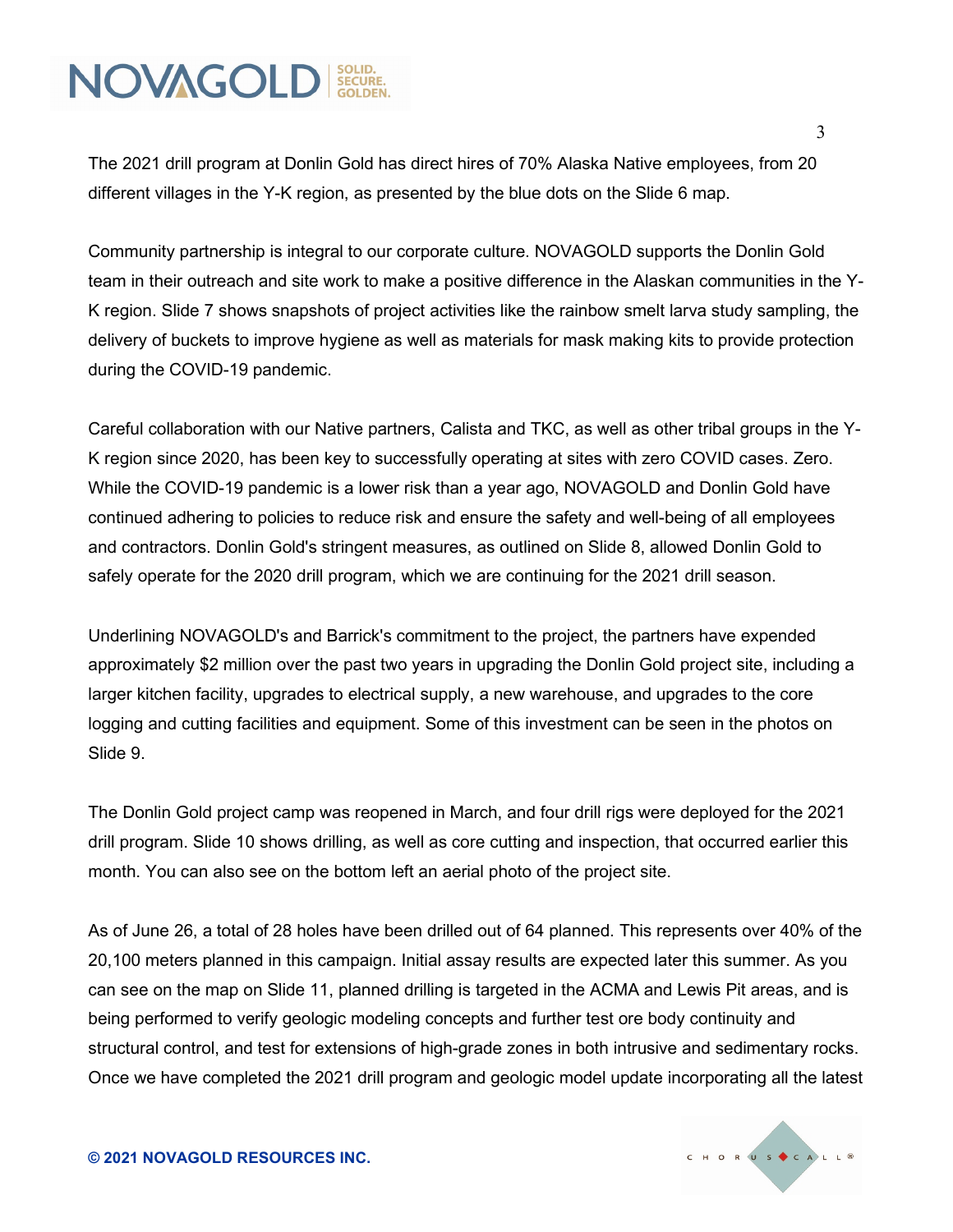drill data, optimization work, and trade-off studies since 2011, this will provide the necessary information to support a decision to move to the upcoming feasibility study, subject to a formal decision by the Donlin Board LLC.

With all Federal and most key State permits in hand, Donlin Gold continued to successfully advance remaining State permits, including water rights and the natural gas pipeline Right-of-Way with the support of Alaska Native partners, Calista and TKC. The Alaska Department of Natural Resources is expected to issue its decision to approve water rights applications for Donlin Gold related to local surface water and groundwater sources this year. Additionally, ADNR's Division of Oil and Gas is also expected to reissue the State Right-of-Way agreement and lease authorization this year.

On May 27<sup>th</sup>, the Alaska Department of Environmental Conservation Commissioner upheld the State of Alaska's Section 401 Certification under the Clean Water Act that had been granted to Donlin Gold in 2018 after a thorough, diligent, and transparent review by State and Federal agencies of the proposed project development plan and its relationship with the surrounding environment. This is a permit that Donlin Gold has held since August 2018. On June  $28<sup>th</sup>$ , Earthjustice, a San Franciscobased activist law firm on behalf of ONC, the tribal council for Bethel, a village in the Yukon-Kuskokwim region, filed an appeal in Alaska Superior Court. NOVAGOLD strongly believes that the Commissioner's decision to uphold the 401 Certification validates the project stakeholders' commitment to advance the Donlin Gold project in a safe and environmentally responsible manner for the benefit of all Alaskans.

All great ore bodies go through appeals and litigation. There's never been one without one.

Over a six-year period, Donlin Gold conducted an extensive, transparent, and independently reviewed scientific evaluation that included significant community participation and scrutiny, and consistently demonstrated that the project fully complies with the Clean Water Act, the Alaska Water Quality Standards, and Anti-degradation analysis and other applicable State and Federal laws. The process culminated with the issuance of the 401 Certification by ADEC in 2018. The 401 Certification clearly demonstrates that the project fully complies with the high standards of environmental protection imposed by the State of Alaska and the appropriate agencies of the Federal government of the United States.

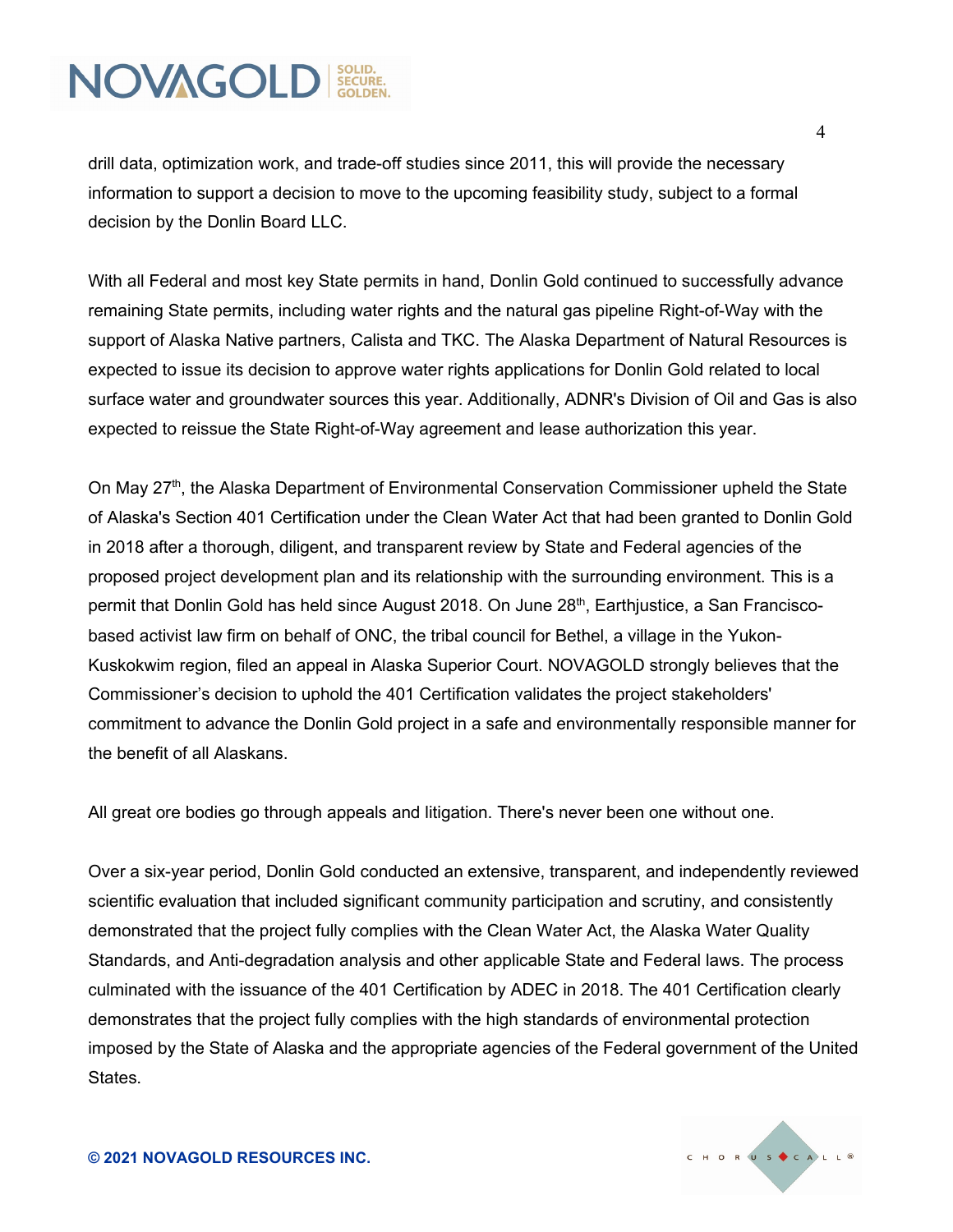We remain entirely enthusiastic about the future of Donlin Gold, a Tier-One gold development, and look forward to continuing our constructive engagement with all the appropriate Federal and State agencies in Alaska, a jurisdiction that welcomes responsible resource development that enriches the lives of all its residents.

To meet reporting requirements, NOVAGOLD retained Wood Canada Limited in 2020 to perform a detailed review of costs and other assumptions used in the previously filed 2011 Technical Report. The 2021 Technical Report utilizes the existing mineral resources model and the same technical information from the previous Donlin Gold 2011 Technical Report with 2020 costs and adjusted gold price. This report results in no material change to the mineral resources or mineral reserves. As stated earlier in the presentation, the 2021 Donlin Gold Technical Report is separate from the upcoming feasibility study that we expect will commence once we've completed the 2021 drill program and the geologic model update, subject to Donlin Gold LLC board approval.

Donlin Gold is committed to support the needs of its community partners, and second quarter community engagement highlights can be seen on Slide 14.

In April, Donlin Gold was a major sponsor of the Lower Kuskokwim School District's annual College and Career fair held virtually. More vendors participated this year, and approximately 100 students attended.

NOVAGOLD and Donlin Gold made significant contributions to the Thomas Lodge in Crooked Creek after a fire. Funds were used to repair this critical asset prior to the busy summer season.

To date, Donlin Gold LLC has signed seven Shared Value Statements with villages in the Yukon-Kuskokwim region that formalize current engagement with local communities. These engagements expand upon the long-term relationships already established with these communities, and address specific community needs such as water, sewer, and landfill projects, salmon studies, and suicide prevention programs.

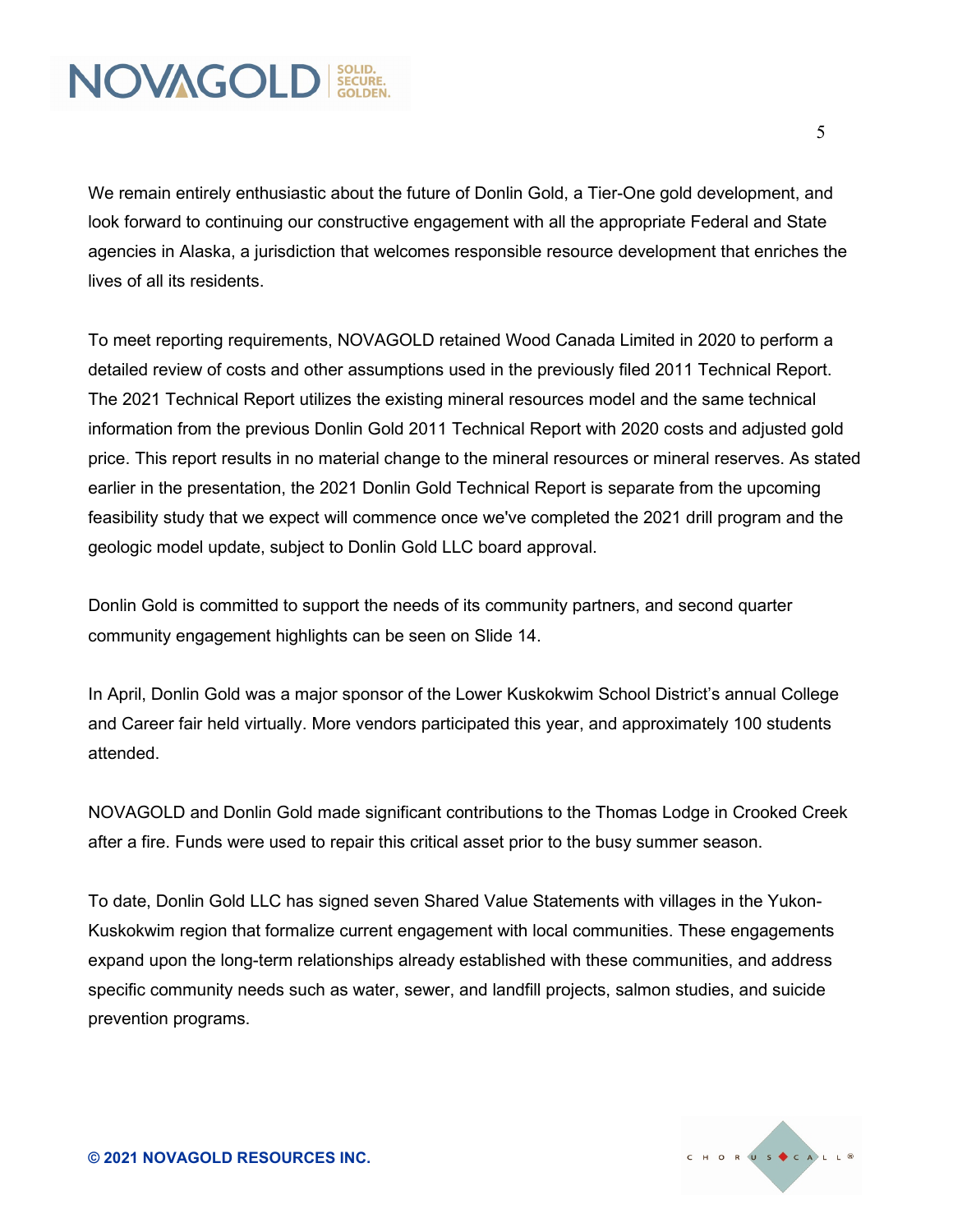NOVAGOLD also sponsored and participated in the Mining for Miracles Pie Throw in May, a fundraising event in support of the BC Children's Hospital located in Vancouver, British Columbia. As you can see from the photo on the bottom right, our very own Greg Lang took a pie for this worthy cause. Thank you, Greg.

Donlin Gold operates pursuant to the terms of a subsurface minerals and surface land lease with Calista Corporation, and a surface land use agreement with The Kuskokwim Corporation, TKC. The Donlin Gold project is being developed on private land that was selected by Calista and TKC at the direction of Y-K region elders in the 1970s when land considered valuable for resource potential was selected and resource development companies were invited by the Native Corporations to explore. We support Calista and TKC mandates through the 1971 Alaska Native Claims Settlement Act, ANCSA, as highlighted on Slide 15, to help them develop their land for the economic benefit of the region and all stakeholders involved. We are thankful for the long-term support and commitment to the project by the Alaska Native Corporations. They play a key role in its continued success.

In the second quarter, the first Subsistence Community Advisory Committee was launched. SCAC is a subcommittee of the Donlin Advisory Technical Review and Oversight Committee. Calista, TKC, and Donlin Gold initiated planning to establish this committee in 2018. The committee's objective is to establish and maintain a well-defined process for communication, dialogue, and problem-solving needed among the partners. The committee is made up of diverse people from the region to provide information about local subsistence activities and traditional knowledge as it relates to the Donlin Gold project. The SCAC committee provides a forum for stakeholders to discuss issues of concern related to Donlin Gold's plans, operations, or monitoring activities, and their potential impact on subsistence activities, wildlife, or habitat. Recommendations related to subsistence will be made to the committee and assist them in developing and periodically updating a subsistence plan for lands and waters affected by the Donlin Gold project.

These partnerships, activities, and programs demonstrate NOVAGOLD's and Barrick's longstanding and deep-rooted commitment to sustainable and responsible development for the benefit of all stakeholders in the Y-K region.

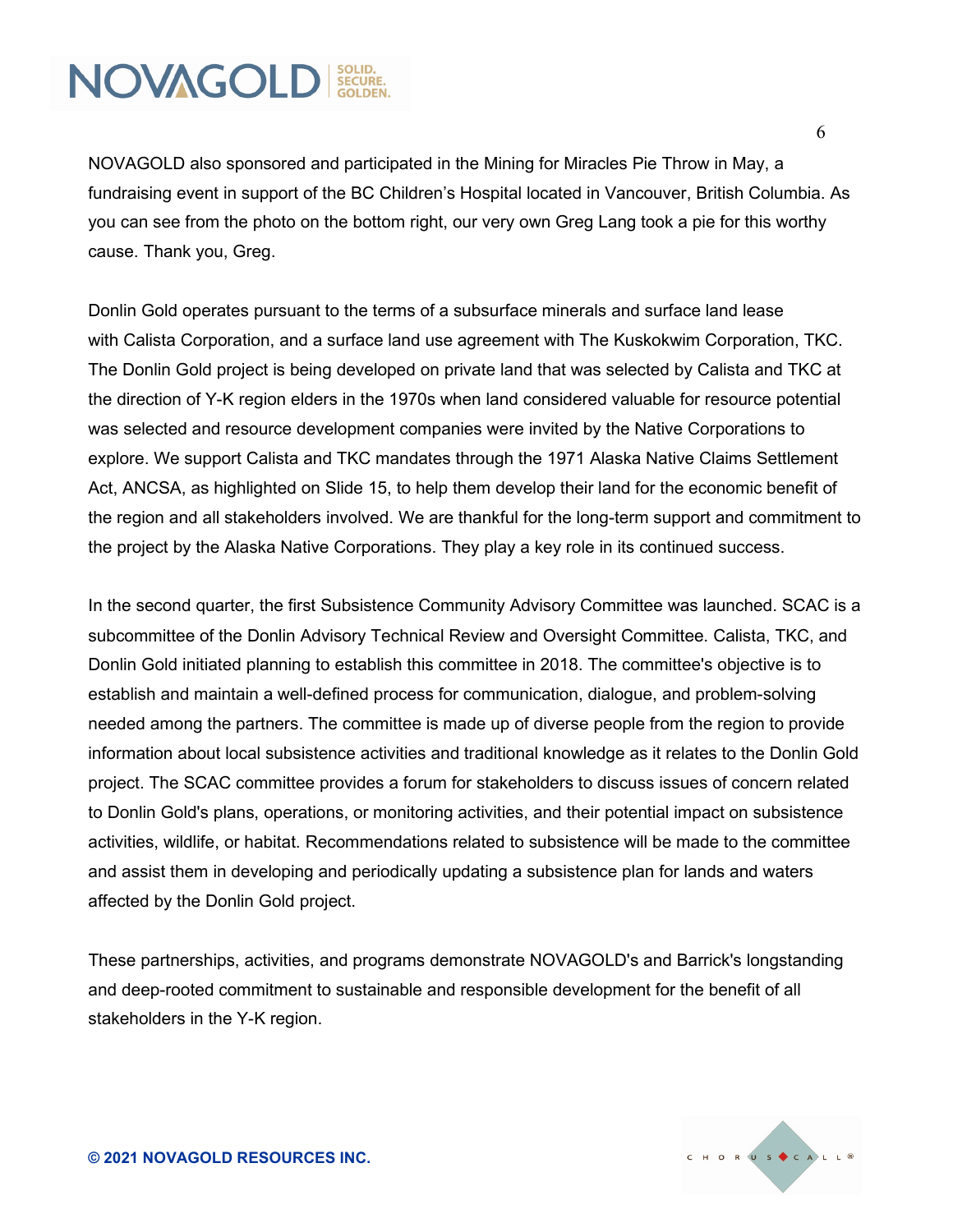

I will now pass it over to David Ottewell, our CFO, who will cover the financial results for the second quarter.

Dave?

### David Ottewell:

Thank you, Tom.

Slide 17 highlights our second quarter operating performance. We reported a net loss of \$10.5 million in the quarter, an increase of \$3.3 million from the prior-year quarter, primarily due to foreign exchange movements resulting from the strengthening Canadian dollar and lower interest income earned on cash and term deposits. Also contributing to the increase were higher share-based compensation and legal costs, and a full quarter of activity at the Donlin camp this year compared to last year's temporary pause due to COVID precautions.

Second quarter cash flows are highlighted on Slide 18. We spent \$6.6 million in the second quarter, slightly higher than the prior-year quarter. Higher Donlin Gold funding and G&A spending was offset by foreign exchange movements on Canadian dollar denominated cash and a reduction in working capital. We ended the quarter with cash and term deposits of \$107.6 million.

On Slide 19, we note our robust treasury. In addition to our cash and term deposits, we also have \$75 million due from Newmont next month, with an additional \$25 million due in July 2023. We continue to anticipate spending \$31 million to \$35 million this year, including \$18 million to \$22 million to fund our share of Donlin, and \$13 million for our corporate G&A costs.

I will now turn the call back over to our Chairman, Thomas Kaplan.

Dr. Thomas Kaplan: Thank you very much, Dave.

We all recognize that Donlin Gold already enjoys an incredible foundation of attributes to build upon, and that as the project's expected mine life may already be measured in decades, we have a great

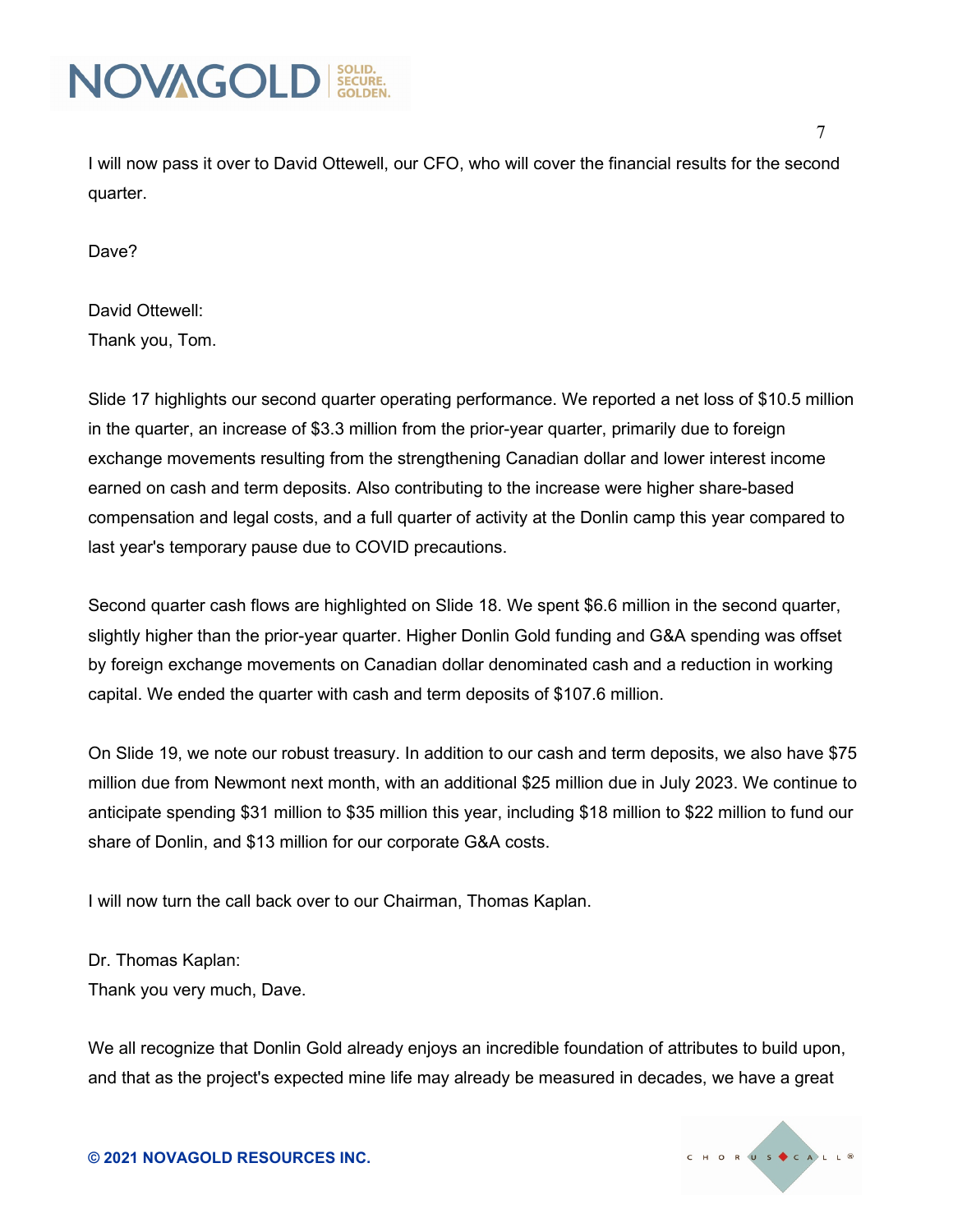responsibility to all stakeholders to do things right from the start and not cut any corners. With approximately 39 million ounces of gold in measured and indicated mineral resources when compared to the 15 comparable large gold projects in the Americas as shown on Slide 20, Donlin Gold is the largest in its category with a resource that is four times greater than the average.

The scale of Donlin Gold, combined with its quality, its grade at 2.24 grams a tonne as shown on Slide 21, at twice the global average grade of large open-pit deposits is simply exceptional.

As currently envisioned, the project would average 1.1 million ounces per year for the life of mine as shown on Slide 22. Donlin Gold's production profile far exceeds the average of North and South American peers on this slide. Global gold production continues to decrease for most of the major producers, further illustrating that the industry desperately needs projects with scale, grade, and longevity.

Then, of course, there's more than this. Donlin Gold is indeed unique in its combination of all of the attributes that we've cited, and then some, particularly given the scarcity of new major gold discoveries over the past decade, and the safe jurisdiction in which it's located - Alaska, a Tier-One jurisdiction. Only three mining operations produced more than one million ounces in 2020 as shown in teal in Slide 23. Looking at comparable scale mining operations around the world, both in production and in development, Donlin would rank among the top operations if it was in production today. The slide also shows the top five largest development-stage gold projects in dark blue. Donlin is in gold. Looking globally, there's only one development project that has both scale and a desirable mining jurisdiction - Donlin.

While we're focused on the drill program, permitting, and modeling work, we haven't lost sight of one of the project's most important attributes - Donlin Gold's truly exceptional exploration potential. The project's gold endowment is contained within only 3 kilometers of an 8-kilometer mineralized belt, as shown by the ACMA and Lewis Pits shown in gold on Slide 24, and the mineralized belt represents only 5% of the total property, and let's not forget that in all the past drill programs at Donlin Gold, we've encountered amongst the best assay results for an open-pit gold project in the industry anywhere in the world.



**© 2021 NOVAGOLD RESOURCES INC.**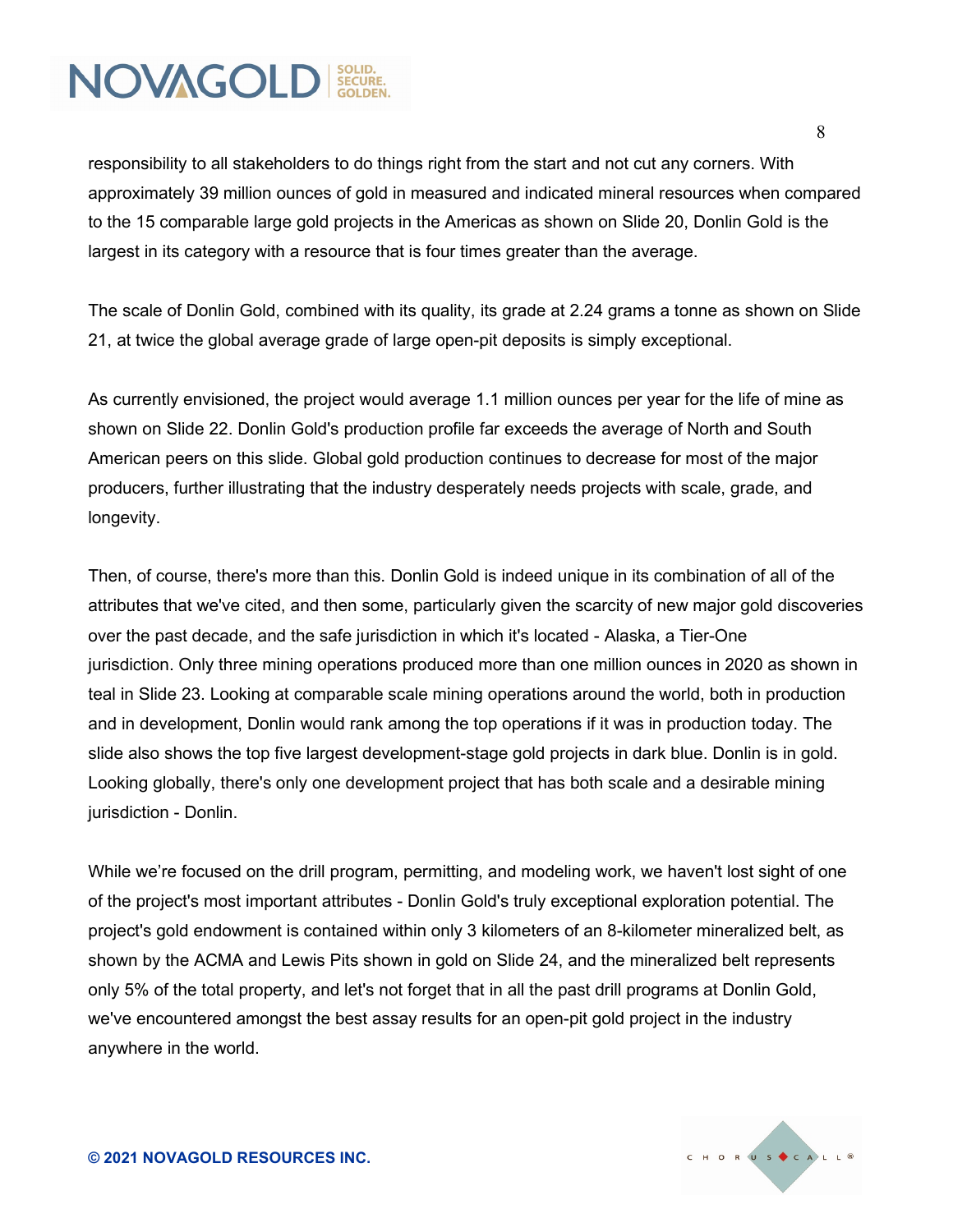Slide 25 represents the life of mine diagram for Donlin Gold as one of the world's largest open-pit mining development projects. After years of exploration and resource enhancement, technical studies, the receipt of our Federal Record of Decision, and several State permits, Donlin Gold has been substantially de-risked and methodically brought up the value chain. It's a solid foundation from which to advance this rare and unique deposit. The time invested up front to develop responsibly and sustainably is critical to the project's success. We believe investors will be amply rewarded.

In 2021, we will complete the 2021 drill program and geologic model update incorporating all the latest drill data, optimization work, and trade-off studies since 2011. Then, subject to a formal decision by the Donlin Gold board, shift our focus to the upcoming feasibility study.

Deposits that boast Donlin Gold's special combination of incredible attributes are unusual and highly coveted, and not just by investors. Given recent examples of governments around the world, either physically or through legislation or other means, effectively seizing assets, we are grateful that Donlin Gold is located in Alaska where there is a time-tested culture of respect for responsible and sustainable mine development and the rule of law. We are confident that NOVAGOLD, with Barrick, Calista, and TKC, will advance this unique project up the value chain in a technically advanced, safe, environmentally sound, and socially responsible manner.

NOVAGOLD is thankful for the dedication, engagement, knowledge, sharing, and encouragement of our shareholders, many of whom have been holders for a decade, and are shown on Slide 26. We're appreciative and humbled by the trust you've put in our team, and we take this responsibility very seriously. We remain focused on maximizing returns in a measured, safe, and socially responsible manner. It's extremely important for all of us that you are proud of your investment, as well as make money.

The attributes of Donlin are summarized again on Slide 27; the uniqueness of the project, its balance, its robustness in key categories, size, grade, jurisdiction, partnerships, exploration potential, balance sheet, advanced stage of permitting, a management team that has built and operated similar scale operations and investors who are aligned with our strategy as we move Donlin Gold up the value chain.

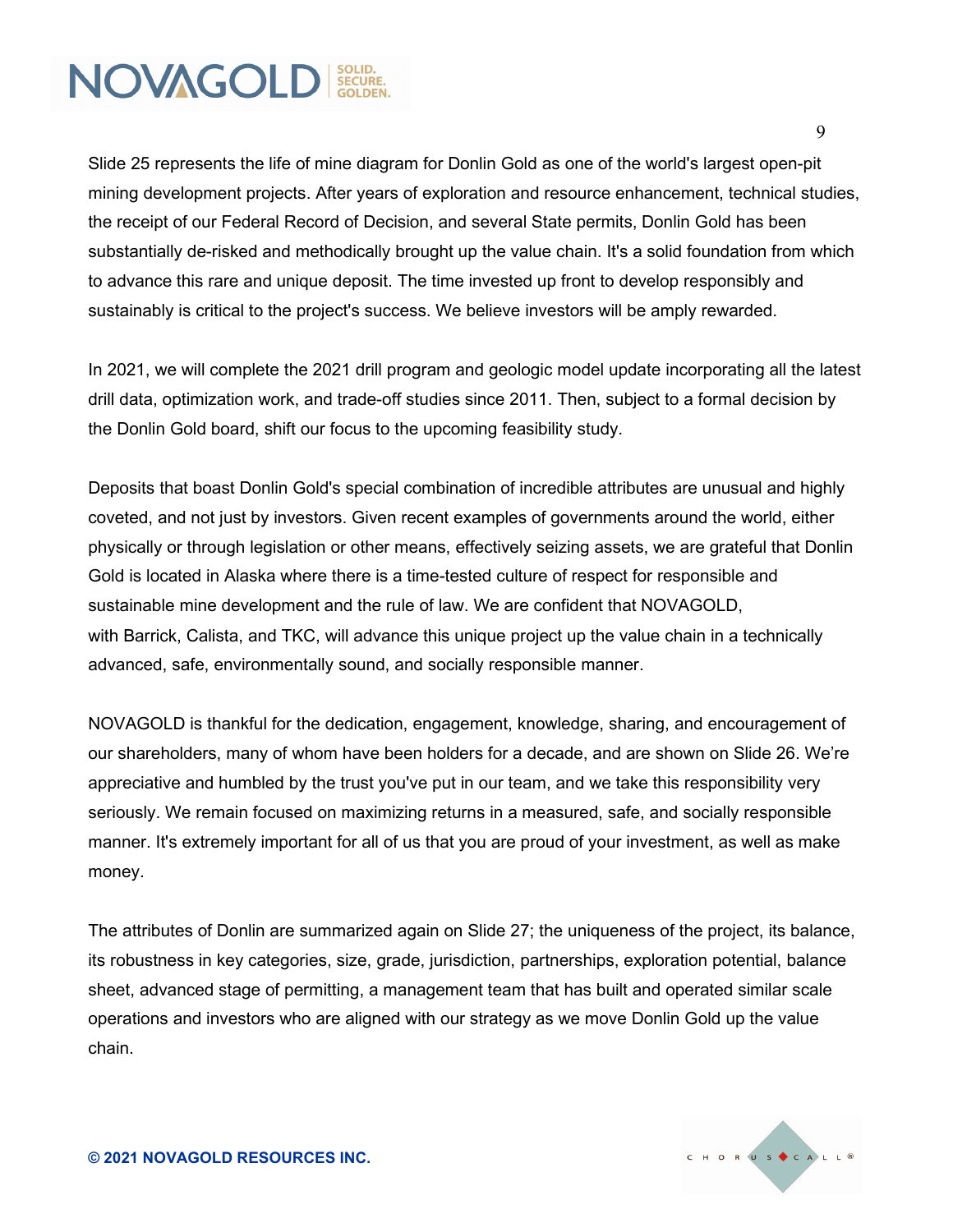

Thank you.

Operator, we will now take questions from the participants.

Operator: Thank you, sir.

Our first question is from Lucas Pipes with B. Riley Securities. Please go ahead.

Lucas Pipes:

Thank you very much, and good morning, Tom and team. Tom, it's great to hear your voice.

I wanted to first ask a higher-level question, and then turn over to the project specifics, but Tom, it feels like the gold market is looking a bit for direction here, and would appreciate your thoughts as to what is your outlook? Where do you see the next catalyst? Really appreciate your insights. Thank you.

Dr. Thomas Kaplan:

Thank you, Lucas. Great hearing your voice as well.

I don't really think it's really something of the gold market looking for direction. I think it's more a function of gold doing what we always say, which is that gold does what you least expect it to do when you least expect it to do it. I think that what we're dealing with is a correction that, once out of the way, is going to lead to new highs in gold. I think that we'll see gold go right through 2000. Essentially, what we're seeing, it's not only in the gold market, it's in some other markets as well. You're seeing pullbacks that are accompanied by some capitulation, but if I had fresh dollars to put into the market today, it's into gold and silver, and particularly the equities that give you the maximum exposure. So, to me, this is part and parcel of what we're seeing overall in the markets, which is that people are having to come to terms with the fact that some things have changed and we are in uncharted waters. One of the assets that you always want to have exposure to when we're in such a sea change are the precious metals, and the equities are as cheap as they've ever been, so they're a great buy.

Lucas Pipes: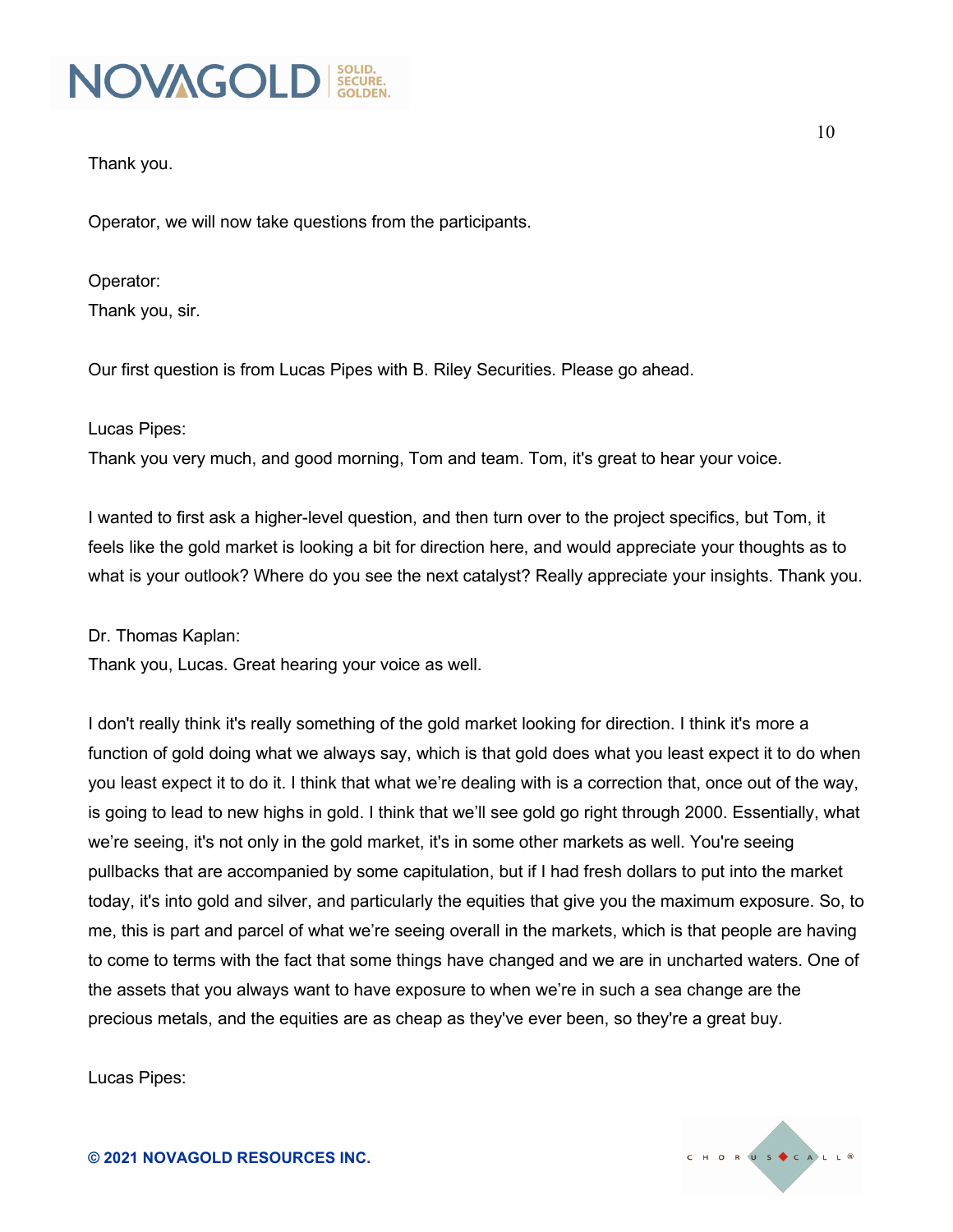Very helpful. Thank you, Tom, and on the feasibility study, you mentioned you would commence that work once the drill program is completed. I wondered if you can provide an update of kind of how long it would take from there for the study to be completed, and then, obviously, from there, kind of what timeline could look like towards development. Thank you very much.

Dr. Thomas Kaplan:

That's brilliant. Thank you so much, Lucas.

I'd rather pivot this to Richard Williams who is our Project Manager. Suffice it to say that Greg would normally be fielding that part of the question, but my understanding is that once we have the drill data and the modeling done, and once there's a decision by the Donlin Board, we would go into updating the feasibility study, and the logic—or, the logical way for me to answer this is that at that time, both we and Barrick would give you the timeline that we're looking for.

Did I bob and weave sufficiently for someone who's not trying to avoid the question, but wants to make sure that you get an accurate answer as a pinch-hitter?

Lucas Pipes: Yes. No, no, that's helpful.

Dr. Thomas Kaplan: Wait a minute, wait a minute, wait a minute...

Richard Williams: No, I was just going to say, Tom, you did a brilliant...

Dr. Thomas Kaplan: Richard Williams.

#### Richard Williams:

I'd just add, Lucas, it's hard to put a timeline, and Tom said it perfectly. We're going to get this drilling done. We're going to do the analysis, make sure we've covered all the risks and gaps, or at least have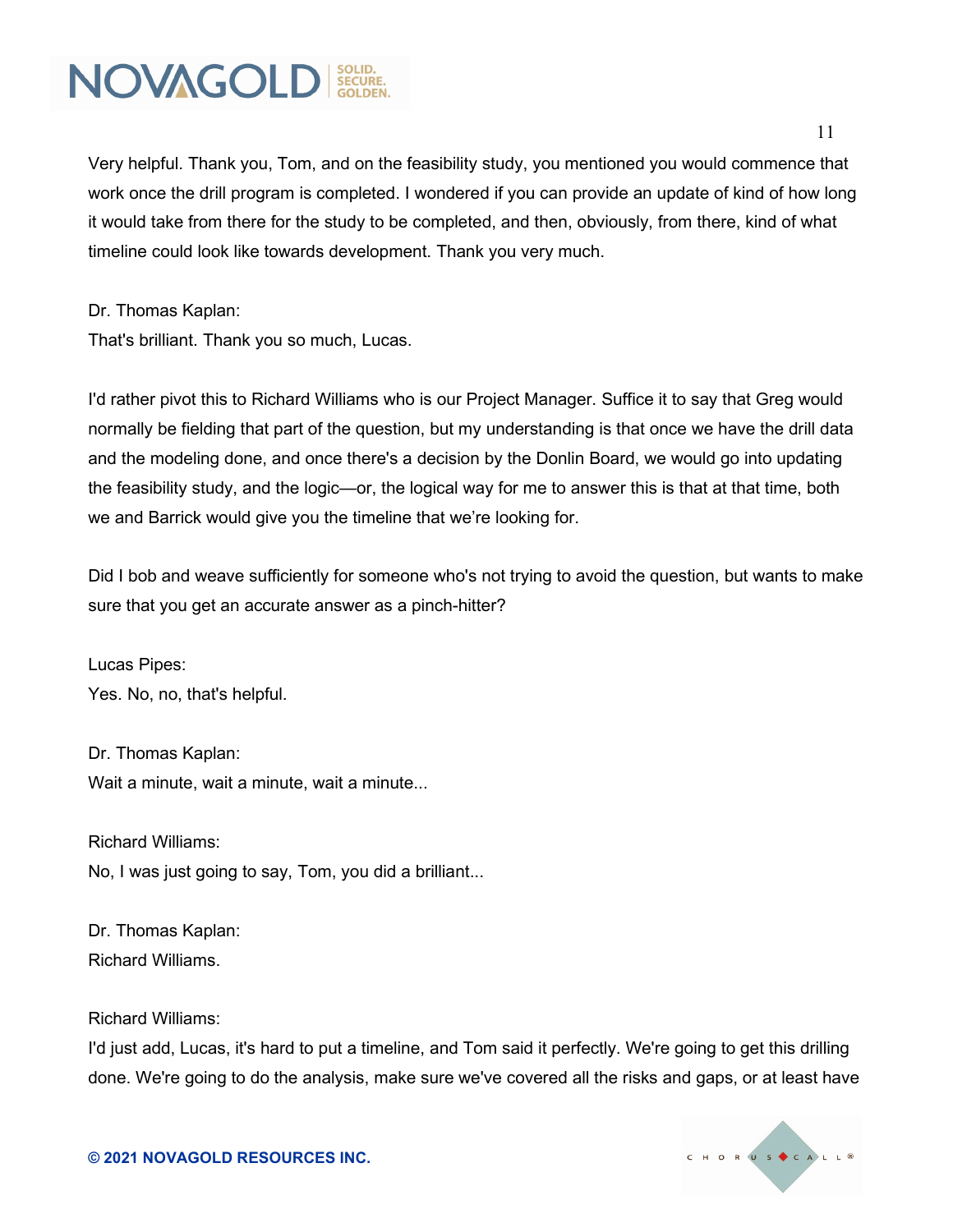

a mitigation plan, and you remember all the optimization and all the trade-offs we've been doing. We'll go through all those, what survives, what doesn't, and then we have to develop a scope of work of what that update and feasibility, our final feasibility, or detailed, whatever definition you want to put adjectives in front of that feasibility, because that's a key document as a stage gate for that next decision to try to get to a construction—ultimate construction decision. So, as Tom said, we're going to pull all that together as a group and put everything on the table. Once we have that scope defined, then your scope defines your timeline, and as Tom says, we'll be happy to roll that out once we have all the pieces lined up.

Dr. Thomas Kaplan: What he said.

Lucas Pipes: Really appreciate that.

I'll ask one other slightly related question. It's a bit higher-level, again, but Tom, you speak to the decline in production profile in the industry, and I wondered if you are able to provide an update as it relates to the sense of urgency that you're seeing or sensing among the majors to replenish their production and development pipeline. Appreciate your thoughts on this.

#### Dr. Thomas Kaplan:

Well, I think (audio interference 30:13) were right in what's going on with gold. That sense of urgency will become, I think, closer to panic, but it's not simply that. It's what's happening in terms of the jurisdictional risk is really—I hate to say it because at a certain point, I became the Pied Piper of jurisdictional risk, but every week that goes by, you're looking at new jurisdictions which are becoming uninvestable. It's very hard if you're an investor in gold, or copper, to look at countries which are already talking about windfall profits taxes, and when you see that kind of thing happening in copper, not just, by the way, in Africa, but also in the Americas, amongst some of the senior producers, and you see movement in these countries towards outright socialist governments, you realize that the mantra of location, location, location is there.

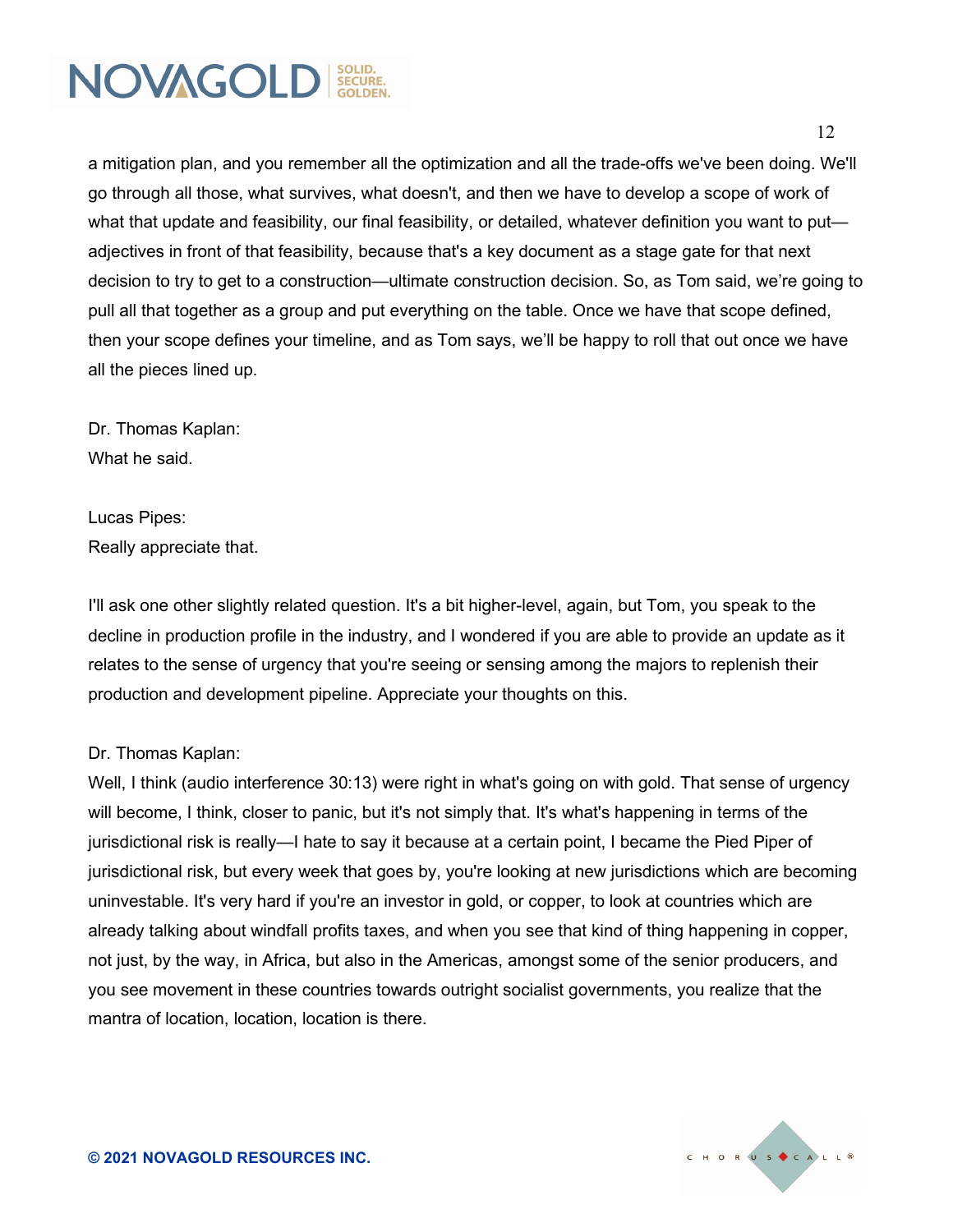You have investors. Those investors don't want to see you putting new, fresh dollars in countries that are going to cap their earnings potential, and when you see things through that prism, the natural concern that these mining companies have to replace their reserves, and remember, not just replace reserves, but also to do so in a way that is not dilutive to their overall grade, because average grade has collapsed by half over the previous decade. Well, now you have to superimpose on that that all the other countries that you might have been thinking of, assuming that you weren't listening to me and a few other Jeremiahs out there, they're off limits, and the implications that that has for gold and copper, for copper/gold projects, etc., people aren't going to put fresh dollars into jurisdictions that are basically saying, if you build it, we will come and take it from you. The field of dreams just doesn't work that way, and if I'm right, then what you're seeing in copper is definitely going to be shown to be in gold.

I think gold, for sure, is going to be declared a strategic asset in many jurisdictions, and you really just want to be in those handful of places where the rule of law still matters. Again, what does that mean? That means a project like Donlin, which does not suffer from those issues of being accretive in reserves to everybody. It is accretive in terms of grade to practically everyone's open-pit profile, but more than that, it's in a jurisdiction that, when you really want the fruits of the leverage instead of a legislature or an autocratic government coming in and capping your gains, this one will allow you to keep the fruits of that leverage. So, seen through that prism, how many stories do you have?

Kudos to Barrick. They understand it. They've seen what goes on all over the world. They know that Donlin is unique. I mean, we call it the new Nevada, because in terms of its size and its quality, Alaska, which is already the second-largest gold-producing state in the United States after Nevada, well, Donlin is a flagship gold asset for the entire industry. The amount of gold assets that will produce over a million ounces around the world, it's a unicorn, but the most important thing is that the unicorn has got to be in a place where there is anti-poaching legislation. Otherwise, the unicorn ends up on someone's wall.

I've completely mixed my metaphors, but you're going to allow me to indulge myself because I cannot exhort people enough, and I'm not talking my own book. It's because I've been there. I know these places. I've actually done really well in those places. It's over, over, O-V-E-R. You want to be in places where an investor—a portfolio manager can tell his IC that when I go to sleep at night, I know that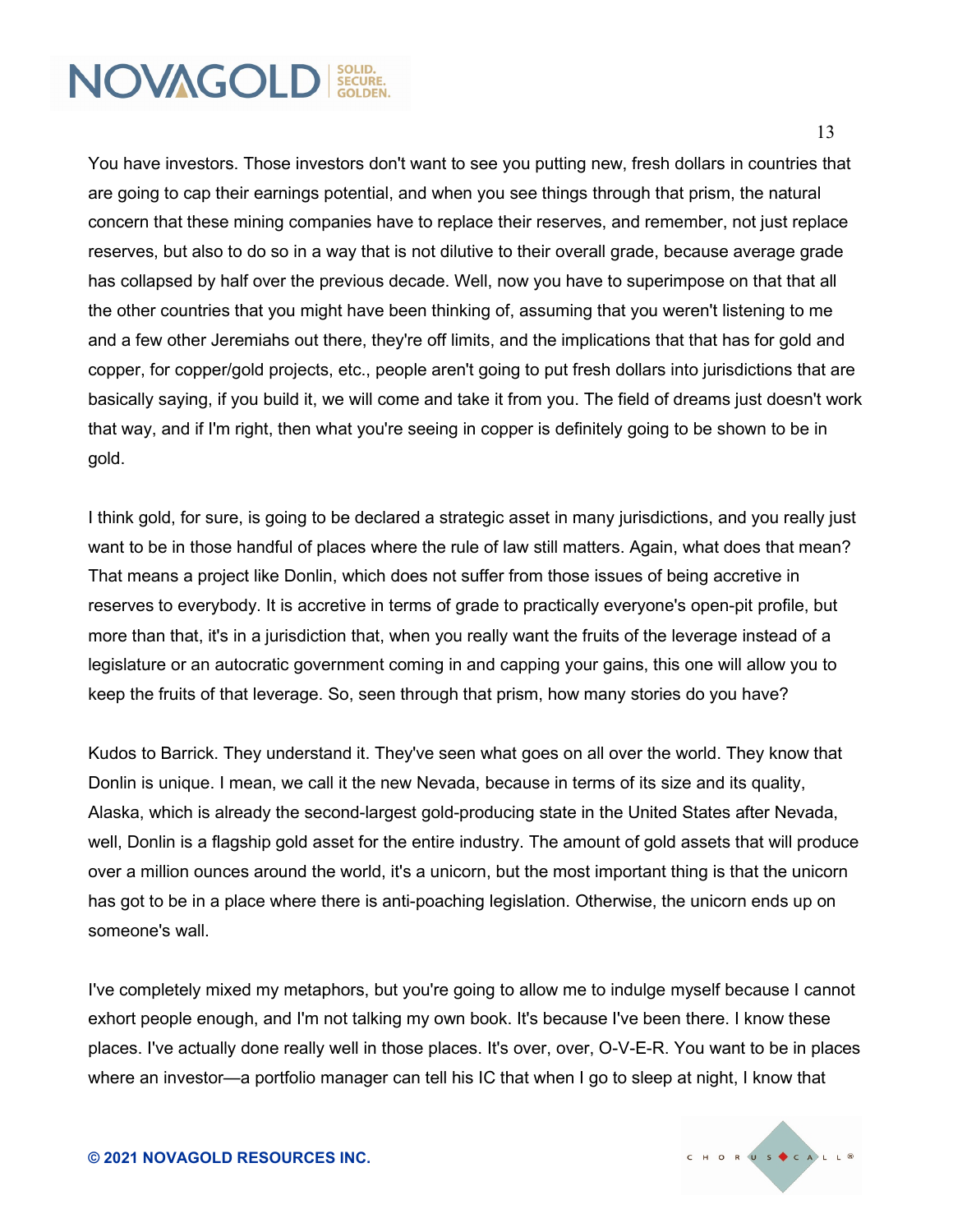

what I thought I was going to wake up to is still there. I still own it, and there are no surprises. That means United States, Canada, Mexico, Australia. I mean, a couple of other outliers, your Finlands. But there you're going to have the worst of all problems for an investor. Getting the macro right, and because you're right, not just getting it right, but because you're right, someone else comes along and says, thank you very much for building it for me. Other than that, I'm wildly enthusiastic about the emerging markets.

That's my summary.

#### Lucas Pipes:

Tom, it's always great to hear your thoughts. I really appreciate it, and to you and the entire team, continued best of luck.

#### Dr. Thomas Kaplan:

Thank you very much, Lucas. Thank you for all of your great questions and firm support. We really appreciate it.

#### Operator:

Our next question is from Trevor Turnbull with Scotiabank. Please go ahead.

#### Trevor Turnbull:

Yes. Thank you, and thank you for providing an opportunity to discuss the project update. I'm sorry to hear about Greg's news. I certainly wish him the best.

I appreciate you're going to have an updated technical report that'll be forthcoming with all the details of the re-costing exercise. However, I did also want to ask a couple of high-level questions just on the operating and capital costs.

With respect to the reassessing the cost at Donlin, I was wondering if there were any major surprises, or if you could comment, perhaps, on some of the big items like labour rate trends, and if there were any material changes in the re-costing for, say, fuel price assumptions.

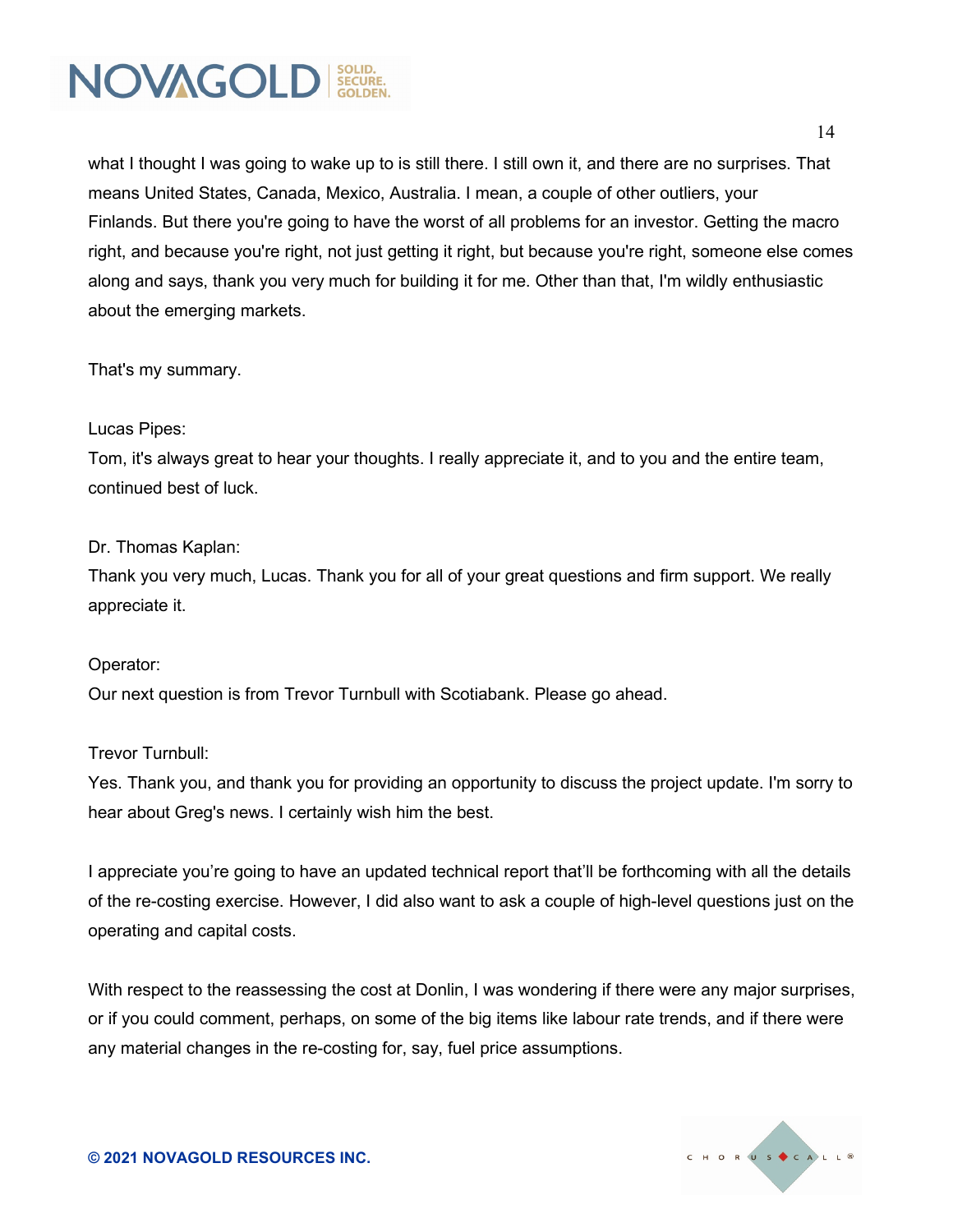

Dr. Thomas Kaplan: Richard?

Richard Williams: Yes, you want me to take that, Tom? I will. Thanks.

Dr. Thomas Kaplan: Go, man.

Richard Williams:

Trevor, yes, it was a good exercise. It had been 10 years since the 2011 Technical Report, and so it was a good opportunity to, one, look at a lot of the permitting activity and see if there was any major changes, which there weren't, but we're able to bring in new costs, which now aren't estimates as much as real now as we're getting permits, but no material change. It's just more surety.

Then you touched on some good points. When we looked at fuel, particularly with diesel, and the oil prices have changed since we—the months we've been working on this update, but in the 2011, for instance, we had \$85 barrel oil, and we used \$65 in this—in these update numbers, which isn't far off where we are today, and so, actually, we saw a decrease in power costs, because natural gas is also tied to the oil price, and so something like processing, the costs actually were slightly better due to that energy reduction.

Labor costs, you touched on a good one. Probably one of the steady things we did see throughout the past 10 years and throughout all our costs was labor's gone up, and I don't think that's a surprise, but again, nothing that earth-shattering, and I think, Trevor, what you can take from these numbers is, although they've gone up, so has the gold price, and so one of the things we were trying to check, and it's the same thing we checked back in 2008 when we were doing projects, is when does the gold price have a steeper incline than the rising commodities for building, and so what we saw, and you'll see it in the detailed report, is we track well, right, and so with the higher gold price, it offsets some of those higher labour costs and some of the other commodity costs.

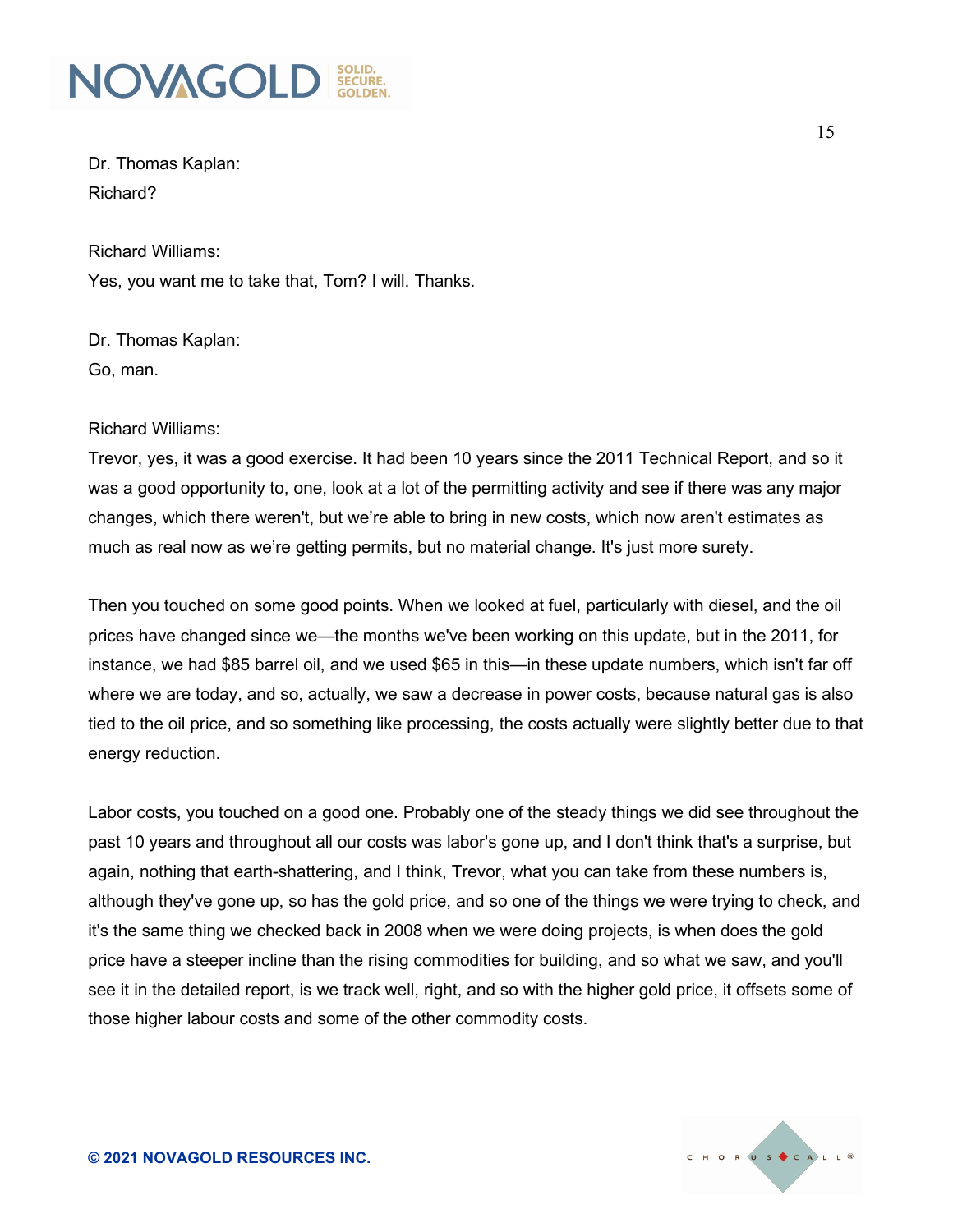I think, overall, to only show about a 10% capital increase on a project this size, that was a pleasant surprise that they weren't more, and again, we used some CPI indexes in some places, but we did go out for quote on a lot of the major equipment to make sure that we didn't let indices fool us.

So overall, there was no step change, and as we reported, the really good news is when we look at these new operating costs and ran some optimized pits, they fell within the 2011 pits, which is why the QPs were comfortable signing off to no material change, so I think it kind of supports the robustness, and again, just highlights the magnitude and the value of this asset.

#### Trevor Turnbull:

Right. No, that helps a lot. Thank you.

I had a similar question about the initial capital cost. I was wondering, again, if there were any large swings in the estimates or surprises that just were unexpected to you, and then also if you could talk a little bit about if there was a difference between, say, the initial costs on the mine versus the utilities and the pipeline project, if one showed more or less change relative to—because you provided an overall number, but didn't break it down, and I was just curious if one element had more of a change than the other.

#### Richard Williams:

Yes, that's a fair question, and a good question, and something we were trying to watch to see where the trend was going, which we also would relate back to some of the optimization work that we've been doing, but we didn't really see any one area grossly spike out of control, which was good—again, good news. You had some pluses, you had some minuses. There were a few pieces of the mining equipment that were a little bit shocking how they had maybe doubled in price, but then other mining equipment hadn't, and most of the not just large-capacity equipment, but the large number of equipment did not, so overall, we didn't see a substantial rise, but yes, it was a little curious on just a few pieces of equipment, and then when you got into the process, I think, again, nothing—mills and flotation equipment and autoclaves and all that seemed to be pretty well all in-line, no major spike in one area than another, which again, that was a good trend to see.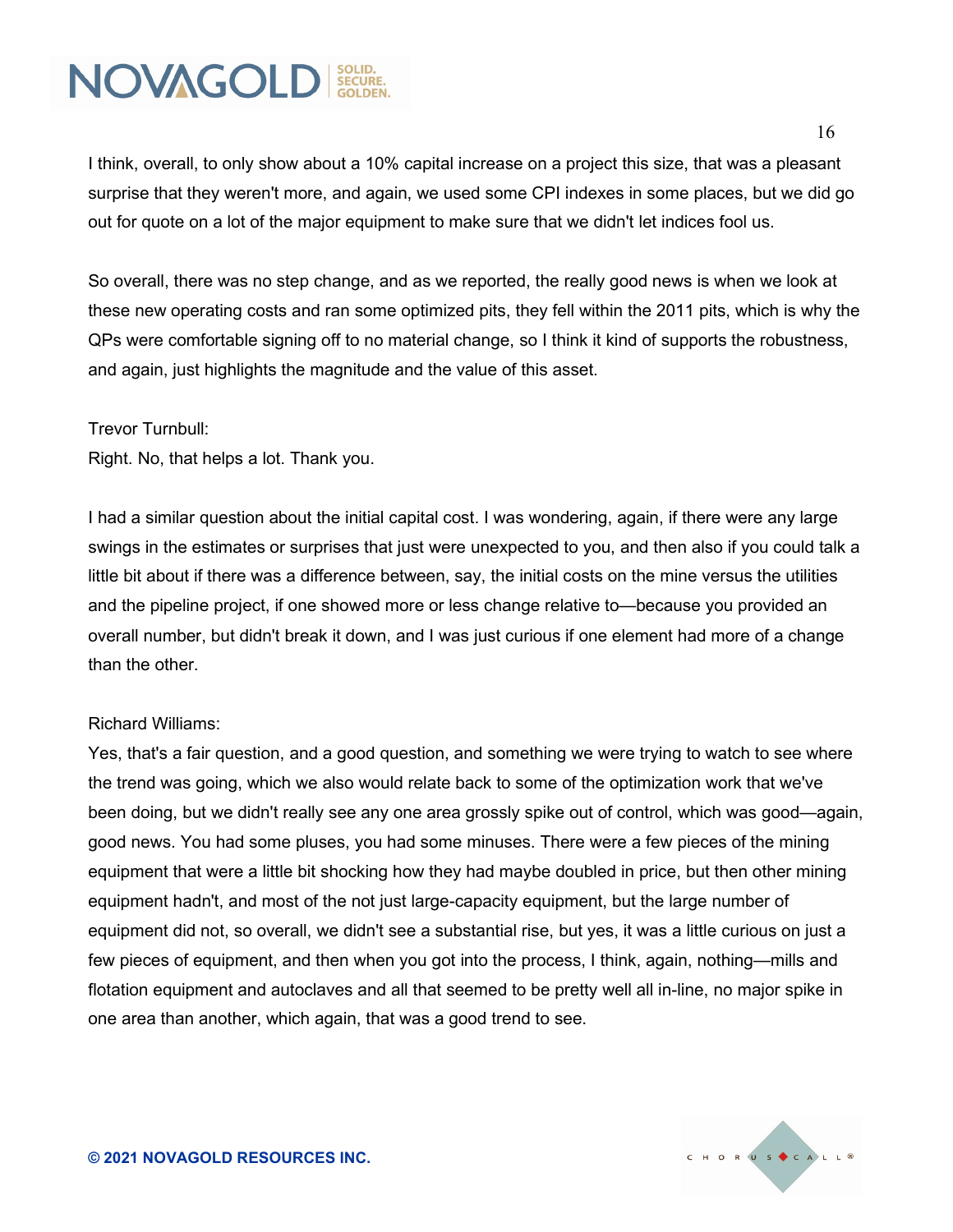17

One thing we tried to do, Trevor, was to make sure we did not—because we were on the front end of Q1 2020, we were on the front end, we didn't want any COVID-related cost – good or bad – to impact. We wanted more of a neutral thing, and so there were some areas where we could have used a lot lower prices, say, in piping material that we opted not to at this time, and when the time comes that we're ready to actually purchase, that we'll take advantage of those things, but again, we wanted to be as fair and level as we could with this exercise, knowing that this is just a launching pad into the final feasibility update.

So yes, I would say overall, Trevor, we did not see any one area that just knocked our eyes out, and so overall, that—I think that's a good trend is that you see the ups and downs. Magnitude is all about the same throughout, all the disciplines. Like I say, even in the infrastructure we seem to have held pretty good ground there, so we're pretty pleased in that sense.

#### Trevor Turnbull:

That's great. Yes, looking at kind of the overall numbers on both Opex and CapEx, it didn't seem like that big a change, and that certainly would make you think that there were—there are no big outlying elements within it.

Appreciate the color, and look forward to finding out when you guys are looking at the feasibility study when that decision comes, but thank you very much.

Richard Williams: You bet. Thank you, Trevor.

Dr. Thomas Kaplan: Thank you, Trevor.

Operator:

Our next question is from John Tumazos with John Tumazos Very Independent Research. Please go ahead.

John Tumazos:

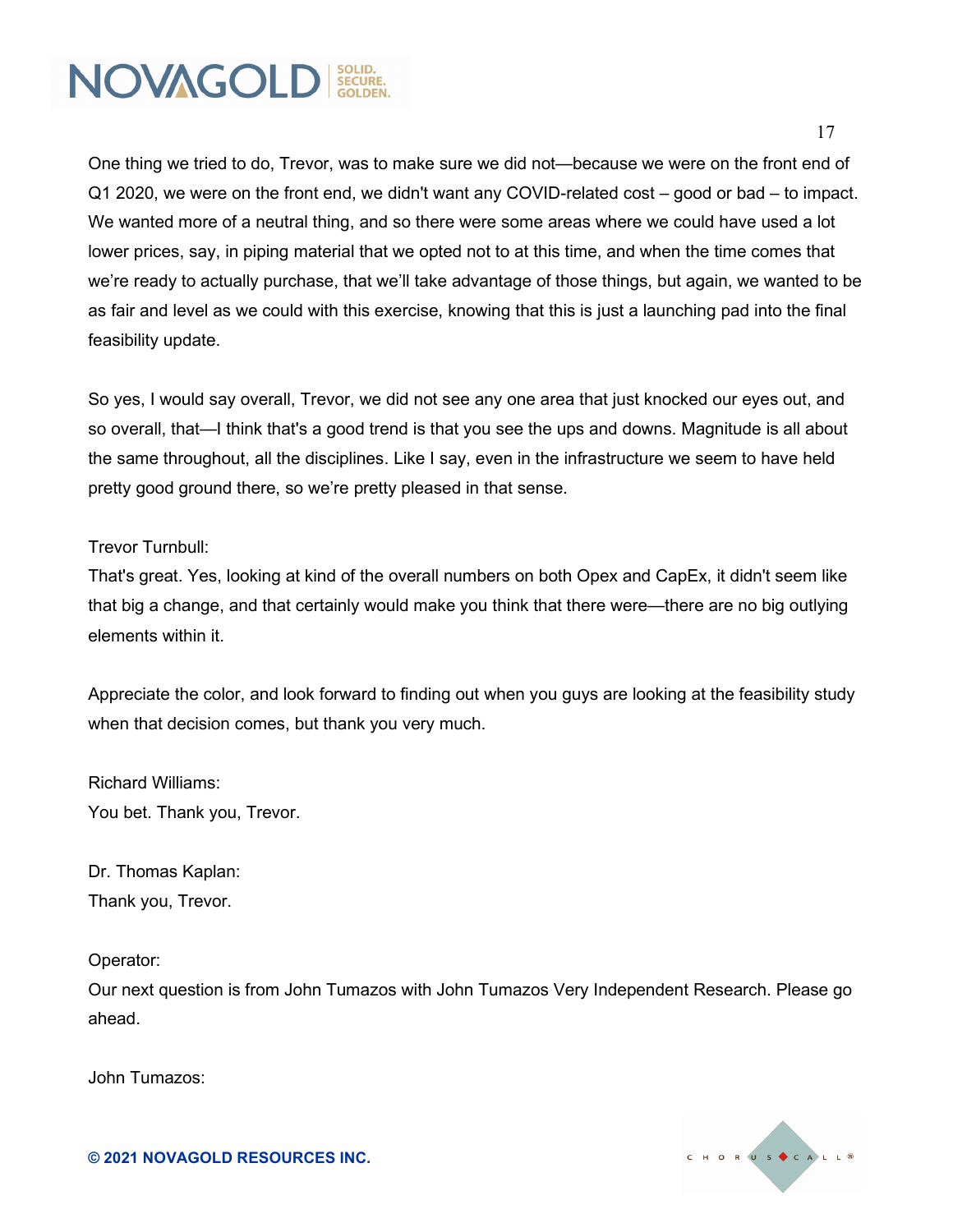

Thank you. Regards to Greg. All well wishes.

Last year, there were some really nice drill holes released or confirmatory drill holes. Does no material change in the reserves and resources mean that you might have had a one or two million ounce improvement that's immaterial because you're so well endowed with so many ounces of gold, or were those holes just twinning other good holes, or were there some holes that were below average mixed in so there was no material change?

Richard Williams:

Tom, I can address that one too, if you'd like.

Dr. Thomas Kaplan: Sure.

#### Richard Williams:

John, yes, good observation, so with this verification of no material change, we did not go into, obviously, all the new data and run a whole new resource with these QPs. What we did, though, is take the 2020 and the 2017 drill holes and look at those piercings into the old 2011 geologic and resource model and looked—spot-checked that there wasn't a major material change or variation, so you're right. I mean, when we get this last drilling done and we do another full update on that resource, it's not—I don't think you're going to see anything material, right, and again, we're just spot-checking at this stage. We'll have a better handle on that when we finish the work, and as we said last year, those were all good news holes, but they were targeted holes, and the—and it was a small population to the overall, and we've just got to finish the work to give you the—what the big picture looks like.

#### John Tumazos:

Were last year's holes targeting what is likely to be the first several years of the mining sequence? It's common for lenders or equity investors to ask about the first few years when they do due diligence on a project, and often, the twinned holes are the earlier years.

Richard Williams: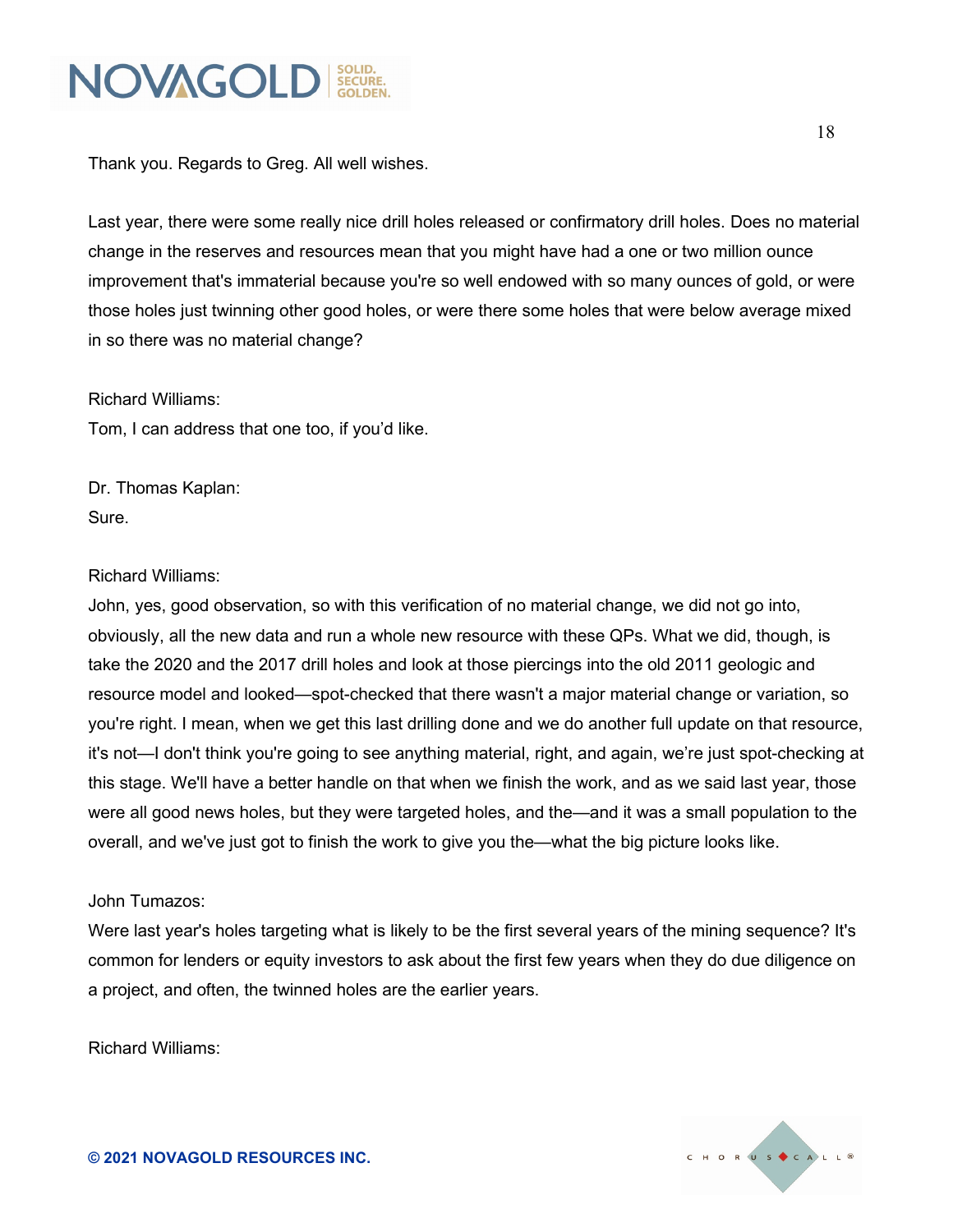Right, so John, the targeted holes were more looking at concepts and extensions and could we looking for some continuity and piecing together. We have a high-grade up here. Can we tie that highgrade we have down there together and do the—does it fill in, in between, so it wasn't necessarily designed to look at just the early pits, but what I will comment is we keep track of ones that do pierce, say, that first 10 million ounce pit versus the big, at the time, \$1,200 resource pit just to see how we're tracking, and I think it's pretty clear that with this deposit and the drilling that's been done over the last 10, 12, whatever, 20 years, that—I'll call it the starter pit, if you will, is obviously more densely drilled, and we have more understanding of it than we do the—some of the outer areas, and so that can be used, as you said, for that due diligence to make sure that—you always—and I think we've heard others say it, it's a 30-year project, but we want to make sure those first 10 years are pretty rock-solid, because that's your payback, and I think that is what you're alluding to.

John Tumazos:

Thank you very much.

#### Operator:

This concludes the question-and-answer session. I would like to turn the conference back over to Thomas Kaplan for any closing remarks.

Dr. Thomas Kaplan: Thank you very much, Claudia.

First of all, thank you to Lucas, Trevor, John, for your questions and your well wishes to Greg, which obviously will be conveyed.

I want to also thank Dave Ottewell for his contribution. We've got a robust balance sheet, and he's doing a great job with it, and Richard Williams for stepping in and making sure that I'm not too far over my own skis in talking about things where we're fortunate to have someone like him who joined us right after building the very successful Pueblo Viejo mine, which is pretty similar in scale to Donlin. I remember when Richard joined us, and Victor Flores, then at Paulson, asked Richard, why did you come to NOVAGOLD, and Richard said, because I want to be part of building the greatest gold mine in the world.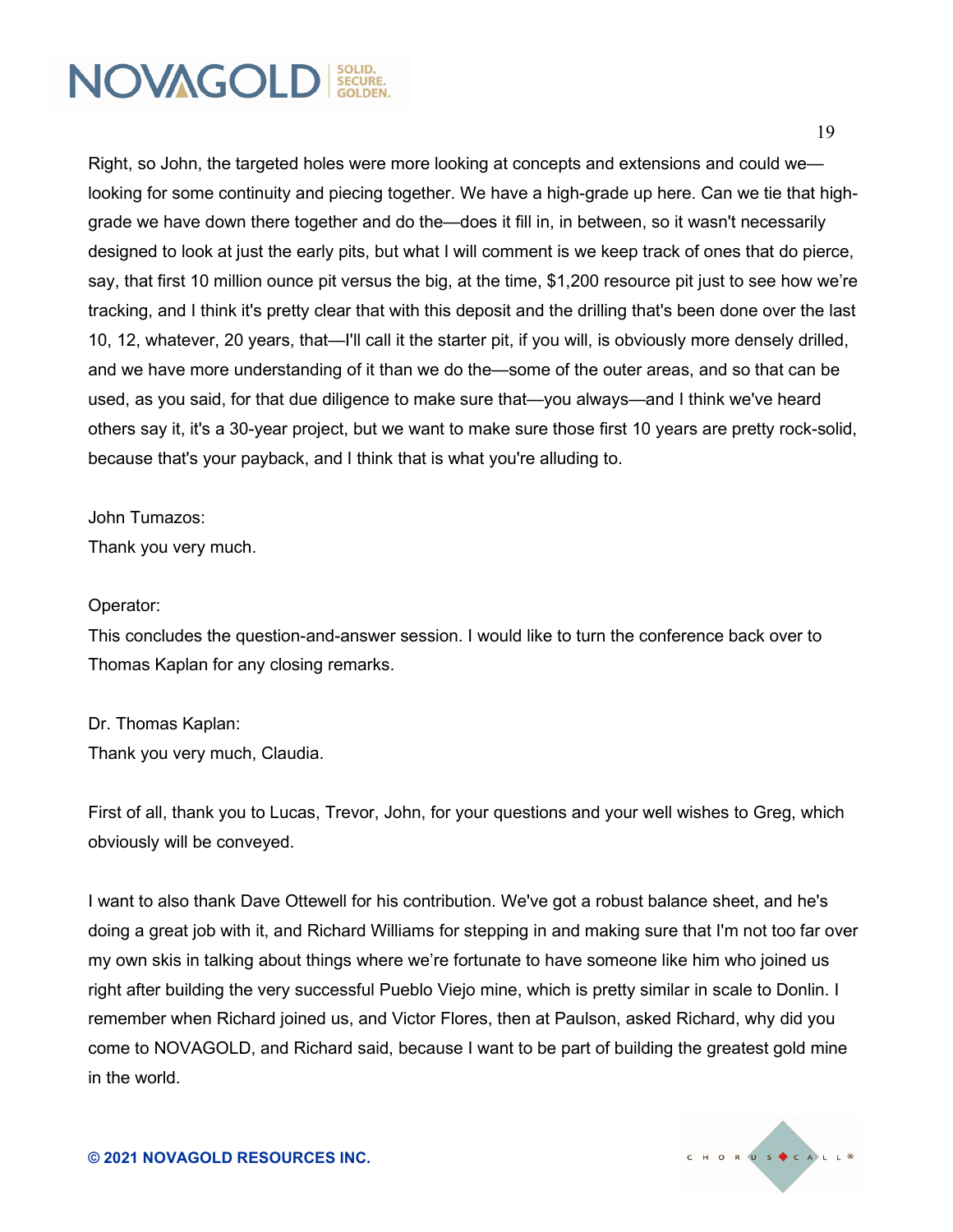For reasons which I think that we've tried to convey, we really believe that Donlin is a unicorn, holy grail, whatever superlatives you want to put on something which when you look at its attributes grade and size and safety and costs, and all those other things really is unique, and in a world in which almost every week another jurisdiction goes by the wayside, and location, location, location becomes the primary gating point for an investor, I think it's fair to say that NOVAGOLD as a pure play on the new Nevada, the next Carlin, however you want to look at it, is a really great investor vehicle.

I also want to take a moment to thank our partners at Barrick because this is truly a joint venture. We are 50/50, but more than that, we work really, really closely together, and I thank Mark Bristow, and Catherine Raw who runs Barrick North America, for setting that kind of tone. As I like to rib Mark, who's been a dear, dear friend for many, many years, I say, the reason why we get along so well with Barrick is because NOVAGOLD has more Barrick DNA in it than Barrick, and it's a joke, but it's also a testament to the fact that our teams work very seamlessly because pretty much everyone has known each other, and to the extent that Randgold has come into the story, which, of course, is a very big extent, it's been hugely accretive to the process. What they've brought, their own vision to the enhanced modeling concepts, I think it's fair to say that both the Barrick and NOVAGOLD teams, the Donlin Gold team as the synthesis, are really excited by what they see.

The new models are obviously extremely exciting. If you were to look at those drill results from last year, they would be amongst the very best drill results in the entire gold industry. The fact that they're located in the place that is really allowing us to go all-in is really fabulous, and as most of my career has been built on the drill bit, I can tell you, were it up to me, I'd have 10 drill rigs on the thing for years, but that's another story. Suffice to say that there's a lot of gold there. There's going to be a lot more gold there the 3 kilometers to start, and even the 8 kilometers all together are 5% of the land package.

All credit to Mark Bristow, who's a geologist, has been out to site, will continue to be out to site. Mark wants to know what every single ounce is going to look like in those early years, and all credit to him because the project's only getting better, and this is a big love letter, and thank you to Barrick and team, but as investors, Electrum being the largest but Paulson, Fidelity and others, really stalwart investors on our side, I think we can look forward to really having one of the only go-to stocks in the